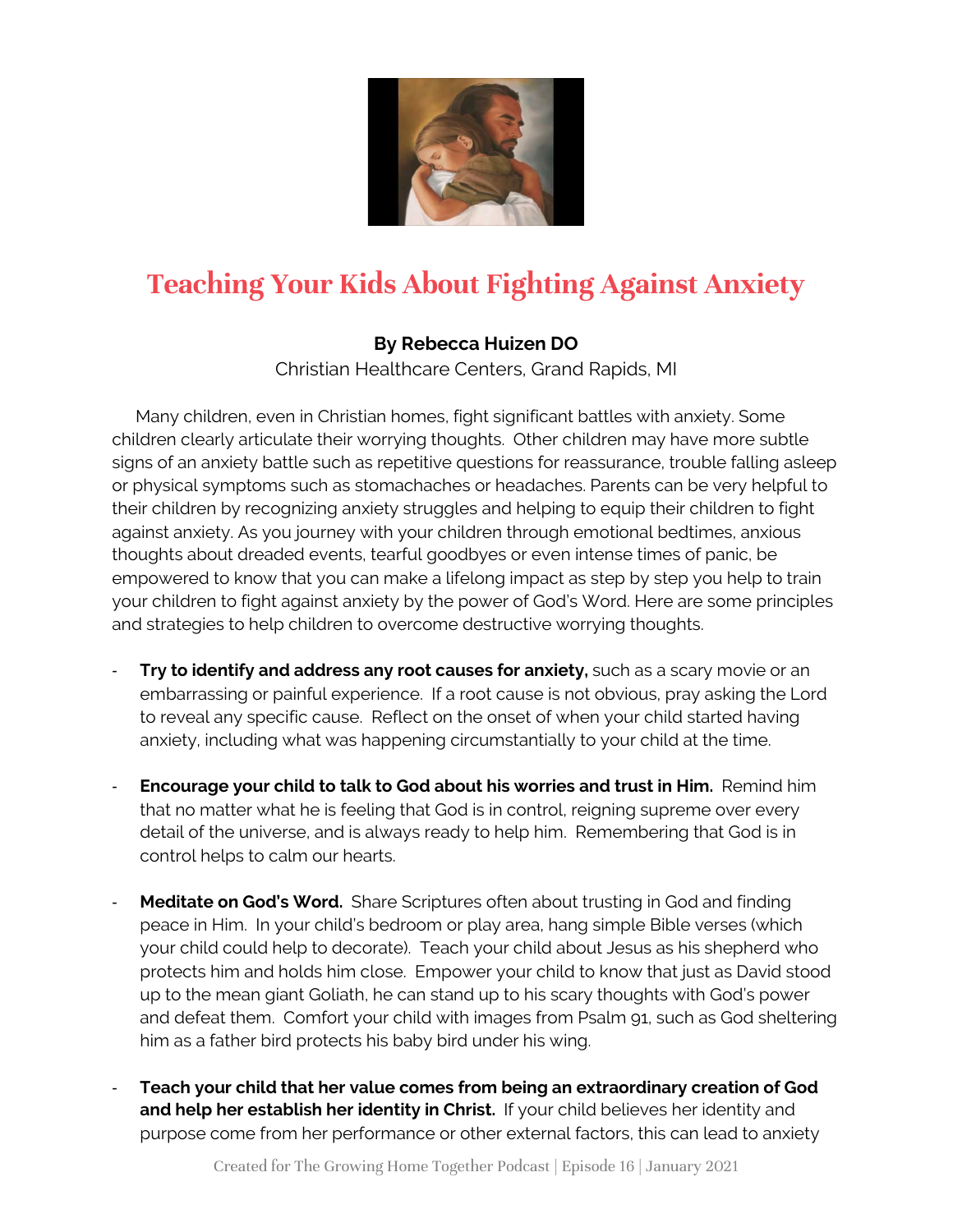about not measuring up or not having the approval of others. (Max Lucado's book *You are Special* conveys these truths for kids in a powerful way.)

**Empower your child to know that she can CHOOSE what to think on.** Just because a thought pops in her head, it does not mean that she needs to dwell on it. Use everyday thought struggles as teaching opportunities to train your child what it means to "take captive" ungodly thoughts (2 Cor. 10:5) and choose true thoughts to keep thinking on (Phil 4:8). Similarly, while unpleasant feelings can just happen unbeckoned, it can be life-changing for a child to grasp that she can choose what emotions she embraces and allows to linger. Just like while looking out a window, she can focus on a smudge in the glass or the beauty beyond, we can choose what to focus on and do not need to live by the feelings or thoughts that come upon us.

#### - **Teach about switching from "downstairs brain" thinking to "upstairs brain" thinking.\***

- o Our first response to a potentially disturbing situation is often an automatic or reflexive worrying or negative response at our brainstem level. To a child, you might describe this as her "downstairs brain" (or "worry brain") thoughts.
- o When your child is facing irrational anxious or negative thought patterns, work to help her switch to true, rational thoughts, which you could describe to her as "upstairs brain" thoughts. This is referring to thinking from the frontal cortex where rational thought originates.
- o If your child consistently seems trapped in her "downstairs brain" and you are not able to help her transition to "upstairs brain" thinking, consider professional Christian counseling.

\*Analogy adapted from The Whole-Brain Child by Dan Siegel MD & Tina Bryson PhD

- **Distraction or redirection techniques can be helpful when your child is overwhelmed with anxiety (especially for young children).**

Ideas (which could be displayed on a poster for your child to choose from):

- o Take three breaths (like trying to blow out a candle)
- o Blow bubbles
- o Hug a stuffed animal (or a parent!)
- o Exercises, such as jumping jacks or wall push-ups
- o Take a drink
- o Listen to music or dance
- o Stretch
- **Come up with a plan together about saying "No!" to worry thoughts.** Some ideas are that your child picture himself:
	- o Taking the thoughts captive picture locking the thoughts up in jail or capturing them
	- o Casting fears away like with a fishing pole (1 Peter 5:7)
	- o Holding up a stop sign
	- o Shaking head "no"
	- o Holding out hand in a "stop" gesture
	- o Imagine he is David with his slingshot and the thoughts are Goliath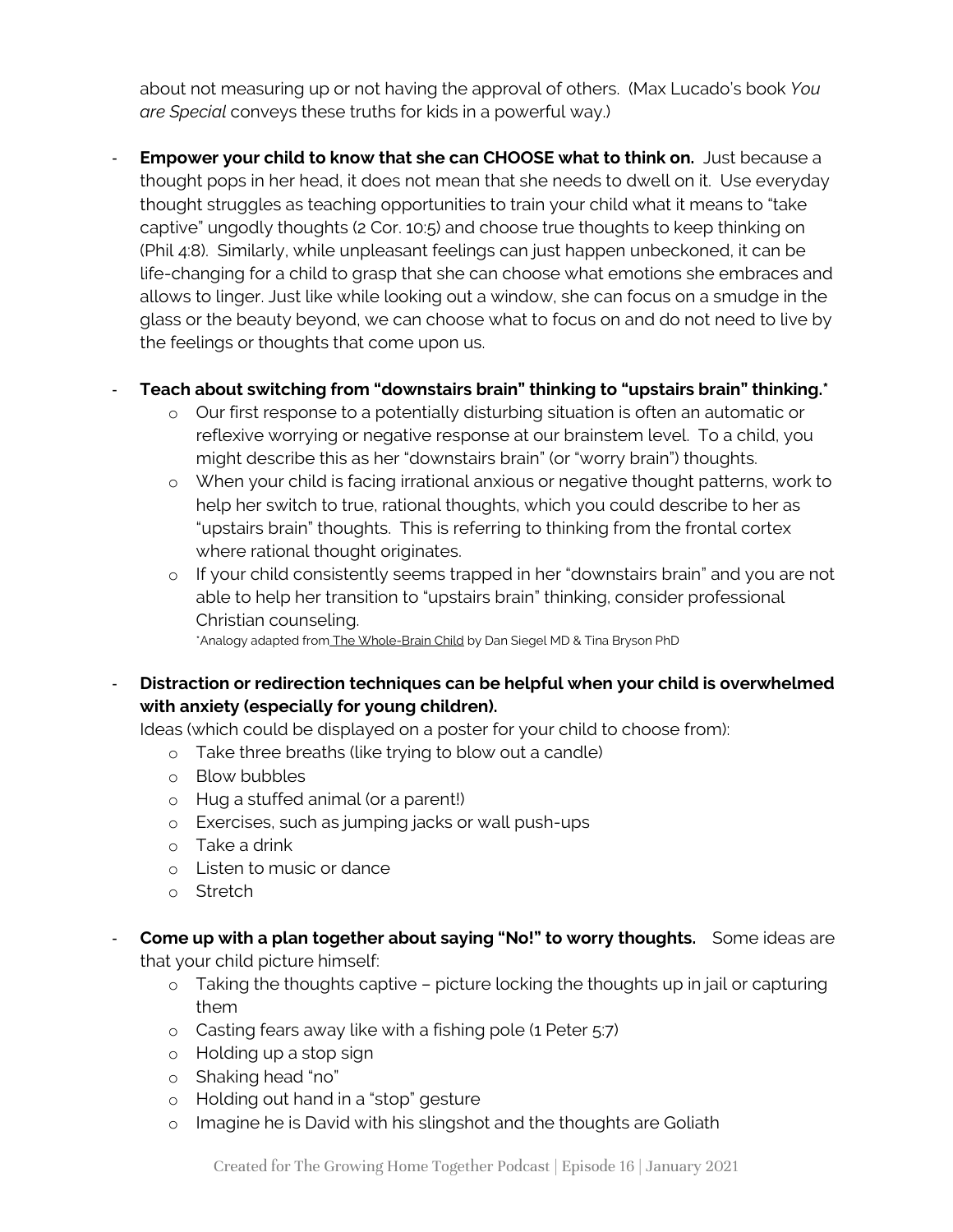- o Talk to those thoughts like he would talk to a bully and tell them they are not welcome
- o Stomp on the "ANTs" (can think of them as "Automatic Negative Thoughts")

#### **- Replace worry thoughts with good and true thoughts.**

Ideas:

- o Have a simple verse ready to say
- o Sing a verse song (check out *Seeds of Courage & Seeds of Faith* CDs)
- o Picture Jesus holding his hand (Isaiah 41:13)
- o Think about finding refuge in God
- o Sing a song of praise
- o Recall past successes over the fear or another time God helped him
- o Make a list of things he is thankful for
- o Remember a good memory (imagine being back at that moment and try to remember what was felt, smelled, heard, etc.)
- **Try deep breathing to help your child relax when he is worked up with anxiety.** Coach him in taking a deep breath and letting it out as slowly as he can. Then pause breathing for 3-5 counts and repeat deep breaths. There are many fun deep breathing ideas online for kids, such as a child imagines smelling hot cocoa as he breathes in and then pictures himself blowing on the hot cocoa as he breathes out. Another idea is to pretend to smell flowers while taking a deep breath in and then blow on a pretend dandelion while exhaling.
- **Progressive Muscle Relaxation can also be a helpful calming technique.** Part of the body's natural response to stress or anxiety is for muscles to tense up. However, systematically tensing muscles followed by releasing the tension can lead to mental relaxation. To teach your child simple Progressive Muscle Relaxation, talk him through starting with tensing the muscles in his feet for a count of 4 and then relaxing while taking a deep breath. Then slowly work up through the legs, stomach, hands, arms, shoulders and face following the same procedure (see online for tutorial videos or "scripts" to follow).
- **Help your child identify physical signs of anxiety.** Stomachaches, headaches and sleep disturbance are commonly triggered by anxiety. Especially for older children, increased awareness of how anxiety affects the body can help in dealing with anxiety.
- **Teach your child to "grow" the right thoughts.** Like a plant, the thoughts that we "water" (by continuing to think about) will grow and the ones we say "no" to will wilt. (Consider as parents that continually explaining the specifics regarding why an irrational worry is nothing to be concerned about can actually help "water" the worry.)
- **If the source of the anxiety is not obvious, try to help your child identify specific anxious thoughts.** When you child gets anxious, ask him what he was thinking about right before he became anxious**.** Working through exercises in an anxiety workbook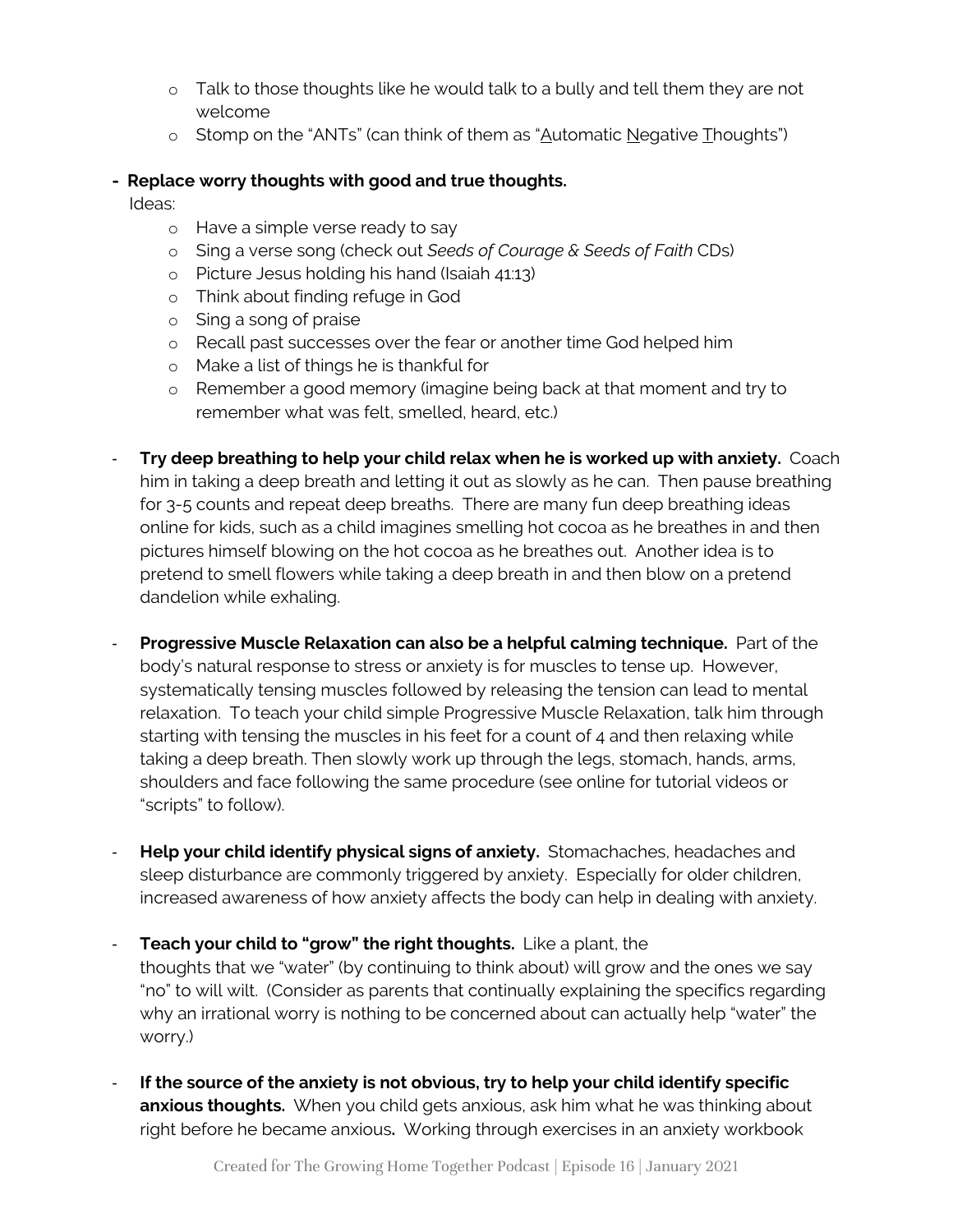(see below) may help identify specific areas of anxiety, especially for elementary-aged children.

- **Deal with any anxiety issues in your own life.** Part of your child's emotional training growing up involves observing parental responses, so be vigilant to not model anxiety. Especially when your child is feeling intensely worried, resist letting her distress overwhelm you. Let your child hear your calm, peaceful voice as you help guide her when anxious thoughts barrage her mind.
- **Consider counseling.** If your child continues to struggle significantly with anxiety despite your working with her at home, seeing a good professional Christian counselor can make a life-long difference. Also, consider seeing a counselor yourself if needed.  $\odot$

## **RECOMMENDED BOOKS:**

- Battlefield of the Mind for Kids by Joyce Meyers
- Captain Snout and the Power Questions: Don't Let the ANTs Steal Your Happiness by Daniel G. Amen MD
- Mind Coach: How to Teach Children & Teenagers to Think Positively & Feel Good by Daniel G. Amen MD
- I Bet I Won't Fret: A Workbook to Help Children with Generalized Anxiety Disorder by Timothy Sisemore PhD
- What to Do When You Worry Too Much: A Kid's Guide to Overcoming Anxiety by Dawn Huebner & Bonnie Matthews
- What to Do When Mistakes Make You Quake: A Kid's Guide to Accepting Imperfection by Claire Freeland & J. Toner

**Note: Most of these books are from a secular perspective. Please review before sharing with your child to choose which sections may be helpful and appropriate.**